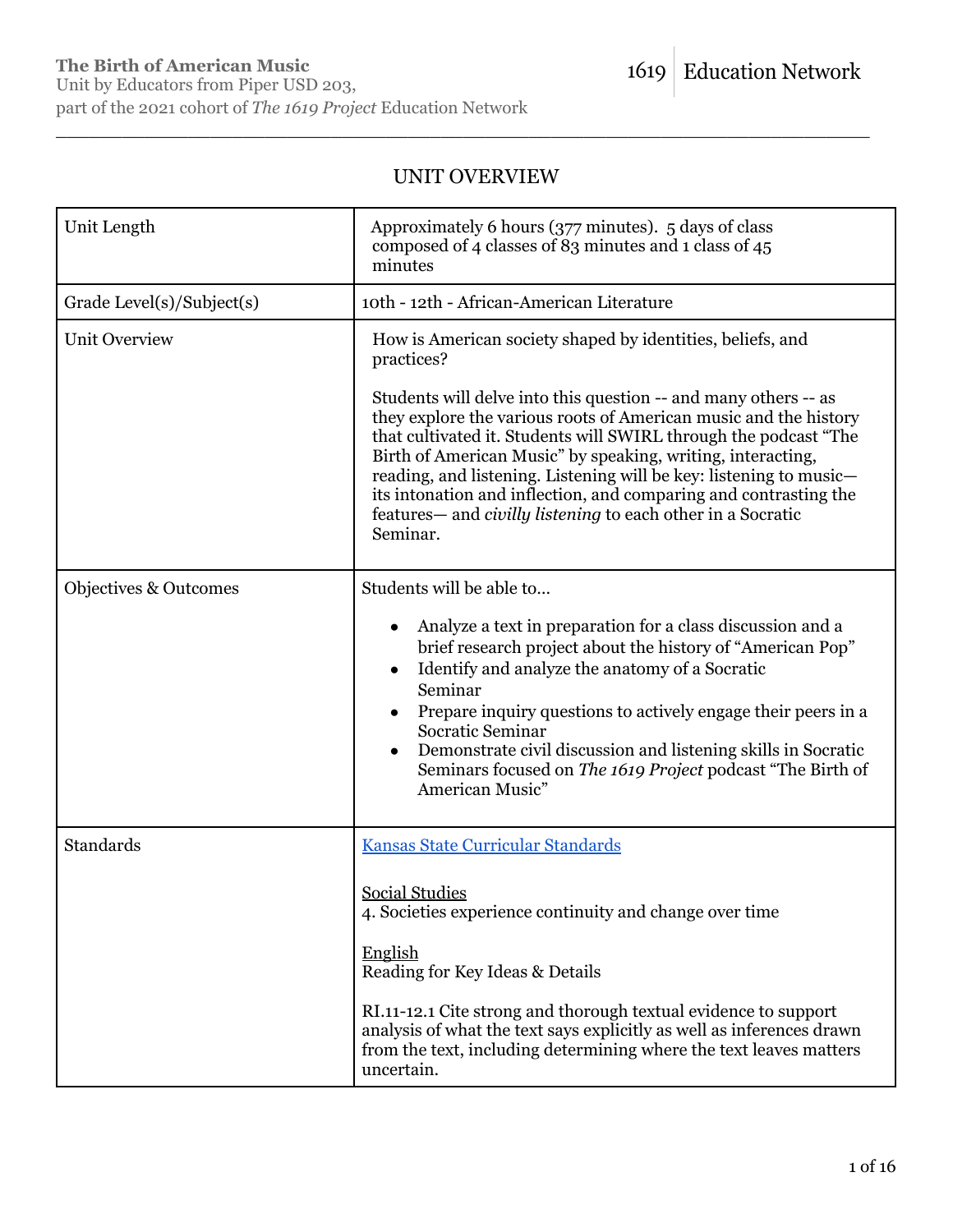Unit by Educators from Piper USD 203, part of the 2021 cohort of *The 1619 Project* Education Network

|                       | RI.11-12.3 Analyze a complex set of ideas or sequence of events and<br>explain how specific individuals, ideas, or events interact and develop<br>over the course of the text.<br>Writing<br>W.11-12.9 Draw evidence from grades 11-12 literary or<br>informational texts, to support analysis, reflection, and<br>research.<br>Speaking & Listening<br>SL.11-12.1 Initiate and participate effectively in a range of<br>collaborative discussion (one-on-one, in groups, and teacher-led)<br>with diverse partners on grades 11-12 topics, texts, and issues,<br>building on others' ideas and expressing their own clearly and<br>persuasively                                                                                                                                                                                                                                                                                                                                                                                                                                                                                                                            |
|-----------------------|-----------------------------------------------------------------------------------------------------------------------------------------------------------------------------------------------------------------------------------------------------------------------------------------------------------------------------------------------------------------------------------------------------------------------------------------------------------------------------------------------------------------------------------------------------------------------------------------------------------------------------------------------------------------------------------------------------------------------------------------------------------------------------------------------------------------------------------------------------------------------------------------------------------------------------------------------------------------------------------------------------------------------------------------------------------------------------------------------------------------------------------------------------------------------------|
| <b>Unit Resources</b> | The 1619 Project<br>$\bullet$<br>1619 podcast, episode 3: "The Birth of American Music"<br>Printed transcript of 1619 podcast, episode 3: "The Birth of<br>$\bullet$<br>American Music" for students (Once on the link, click<br>"transcript" and print copies)<br><b>Walker Middle School Socratic Seminar</b><br>Blackface: A cultural history of a racist art form<br><b>Blackface: The Roots of a Racist Art Form</b><br>$\bullet$<br>Separate and Unequal': How 'Pop' Music Holds Black<br>Artists Back: The music industry is debating the term<br>"urban," but the "pop" category often helps prop up white<br>artists at the expense of the black artists who inspire them<br>by Elias Leight<br>Coloring the Music Charts: Crossover Acts Make the Lines<br><b>Blur</b> by Jonathan Taylor<br>Racism on the Road: The Oral History of Black Artists<br>Touring in the Segregated South by Steve Knopper<br>"They Take Our Dances. Black users demand TikTok<br>combat cultural appropriation" by Taiylor Simone Mitchell<br>[.pdf] and [.docx]<br>Teacher-created Presentation and Worksheets<br>Teacher-created extension activities<br>Writing utensils<br>Paper |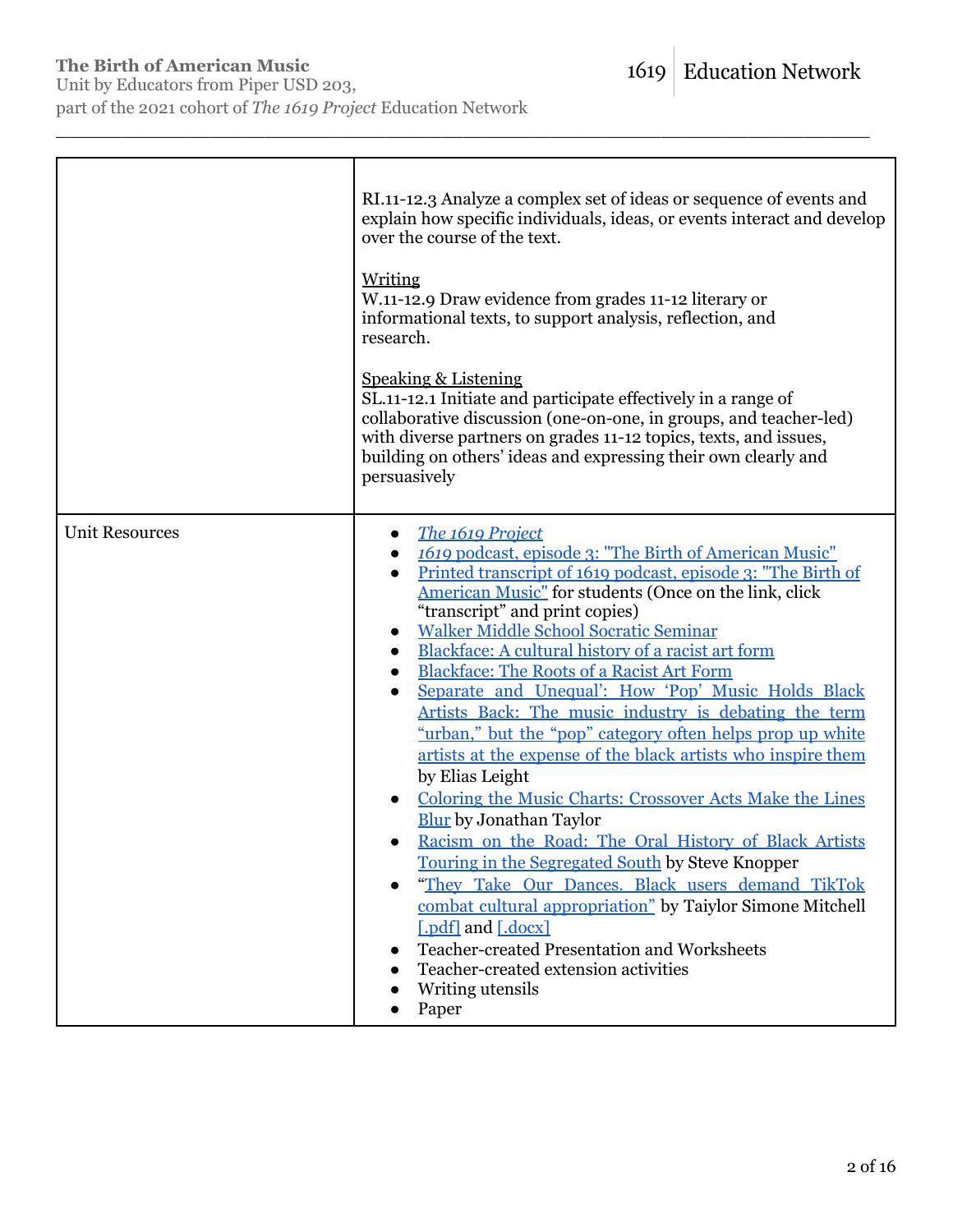| Performance Task(s)   | "The Birth of American Music" Socratic seminar<br>Students will engage in a Socratic seminar focused on episode 3: "The<br>Birth of American Music" from the 1619 podcast. Students will<br>prepare for this seminar by listening to the podcast, annotating the<br>transcript, and synthesizing ideas from small group discussions and<br>written reflections.<br>In a Socratic Seminar, students help one another understand the<br>ideas, issues, and values reflected in a text through a group<br>discussion format. Students are responsible for facilitating their<br>group discussion around the ideas in the text. It is a discussion -- and<br>NOT a debate -- where students practice how to listen to one another<br>and understand the perspectives of others.                                                                                                                                                                                                                                                                                                                                                                                                                                                |
|-----------------------|----------------------------------------------------------------------------------------------------------------------------------------------------------------------------------------------------------------------------------------------------------------------------------------------------------------------------------------------------------------------------------------------------------------------------------------------------------------------------------------------------------------------------------------------------------------------------------------------------------------------------------------------------------------------------------------------------------------------------------------------------------------------------------------------------------------------------------------------------------------------------------------------------------------------------------------------------------------------------------------------------------------------------------------------------------------------------------------------------------------------------------------------------------------------------------------------------------------------------|
| Assessment/Evaluation | Formative<br>1. Students submit annotations of the transcript of the<br>podcast. Students should:<br>Highlight and/or underline things that stand out<br>Place question marks next to ideas that they have<br>questions about<br>Place exclamation points next to ideas that are<br>surprising<br>Circle unknown words<br>2. Students will assess their thinking, opinions, and<br>understandings of some of the basic themes before AND<br>after they read/listen to the podcast using the Four<br>Corners Worksheet [.pdf] and [.docx]<br>Students submit Do Now assignments and Exit Slips for<br>3.<br>each class period<br><b>Summative</b><br>The teacher will use the 1619 Birth of American Music - Socratic<br>Seminar Tracker to assess student performance in Socratic Seminar<br>by tracking the number of times students speak and the types of<br>comments they add to the discussion. Types of comments include:<br>Questioning a peer<br>Referencing the text<br>Answering a question posed by a peer<br>Making a real-world connection to the text and/or themes<br>Sharing a complex understanding of the text<br>Students also assess themselves using the Socratic seminar<br>Self-Analysis worksheet. |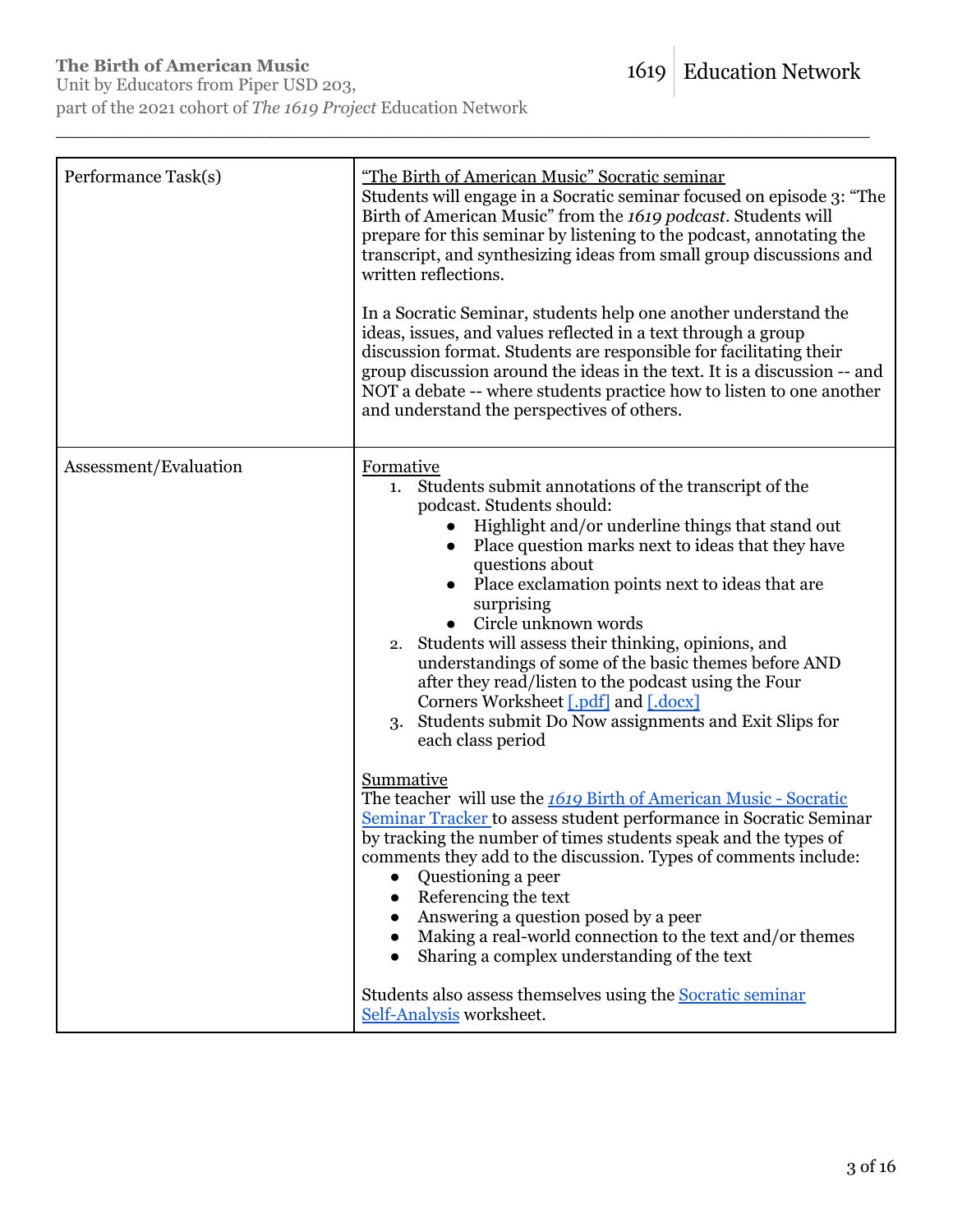# DAILY LESSONS AND RESOURCES

\_\_\_\_\_\_\_\_\_\_\_\_\_\_\_\_\_\_\_\_\_\_\_\_\_\_\_\_\_\_\_\_\_\_\_\_\_\_\_\_\_\_\_\_\_\_\_\_\_\_\_\_\_\_\_\_\_\_\_\_\_\_\_\_\_\_\_\_\_\_\_\_\_\_

## *Day 1*: Summary of Lesson Themes

## Lesson Objective and Essential Questions

#### Objective:

Students will be able to analyze a text in preparation for a class discussion and a brief research project about the history of "American Pop."

#### Essential Questions:

- 1. How does the media shape one's perception of a people and/or a community?
- 2. What is "American popular music"?
- 3. What part does the media play in giving/creating black identity?
- 4. Why do you think people of that day were intrigued by blackface? How does this connect to today?
- 5. Can music be a political statement?
- 6. What's the "big issue" in this piece/podcast and why? (i.e. appropriation, media maleficence, capitalism?)
- 7. Is there one American experience?
- 8. How would you describe the "Black American" experience? (Is it rooted in a singular experience or identity?)
- 9. How is American society shaped by identities, beliefs, and practices? (three questions in one)
- 10. Between the "birth of American music" and today, what has stayed the same? What has changed?
- 11. Does "decency" depend on the era? (Think about gender, race, sexuality, etc. What's acceptable and unacceptable about the time and place and how does that relate to this piece?)

## Lesson Materials & Resources

- *1619* podcast, episode 3: "The Birth of [American](https://www.nytimes.com/2019/09/06/podcasts/1619-black-ame%20rican-music-appropriation.html) Music"
- Printed [Transcript](https://www.nytimes.com/2019/09/06/podcasts/1619-black-american-music-appropriation.html?showTranscript=1) of *The Birth of [American](https://www.nytimes.com/2019/09/06/podcasts/1619-black-american-music-appropriation.html?showTranscript=1) Music* for students
- Four Corners Activity Worksheet [\[.pdf\]](https://pulitzercenter.org/sites/default/files/inline-images/tzdO4A42bNn2ZzipE4RpZ7omZQUS7H6GPltDNUQJFH01NipOBX.pdf) and [\[.docx\]](https://pulitzercenter.org/sites/default/files/inline-images/o11Xtr2QMLgIMFyAFKiLsRzsWc1VXGCW58RKmDrzS4nww7pnm3.docx)
- Pop Music Visuals and Take Home Survey Slidedeck [\[.pdf\]](https://pulitzercenter.org/sites/default/files/inline-images/nO8zK7WqjbeuUvoI6ksiST2Mcr6BdFqLKZoL4Wlp9yZ2FrZ8i9.pdf) and [\[.pptx\]](https://pulitzercenter.org/sites/default/files/inline-images/iv8WFZESdsZraLsIPNYmvwcbjPt6ViVTVSbwPT0zfx88snF6Za.pptx)
- *● The 1619 [Project](https://pulitzercenter.org/sites/default/files/full_issue_of_the_1619_project.pdf)*
- Writing utensils
- Paper

## Lesson Activities

### Activate Prior Knowledge:

**Do Now.** Students think, write and share out in pairs or small groups before sharing out with the class:

- In your opinion, what is popular music in 2021/2022?
- What does it sound like? What does it look like?
- Name some "popular" bands, singers, entertainers.

### Lesson Steps:

1. **Four Corners.** Students can complete the Four [Corners](https://pulitzercenter.org/sites/default/files/inline-images/tzdO4A42bNn2ZzipE4RpZ7omZQUS7H6GPltDNUQJFH01NipOBX.pdf) Activity independently, pairs, or small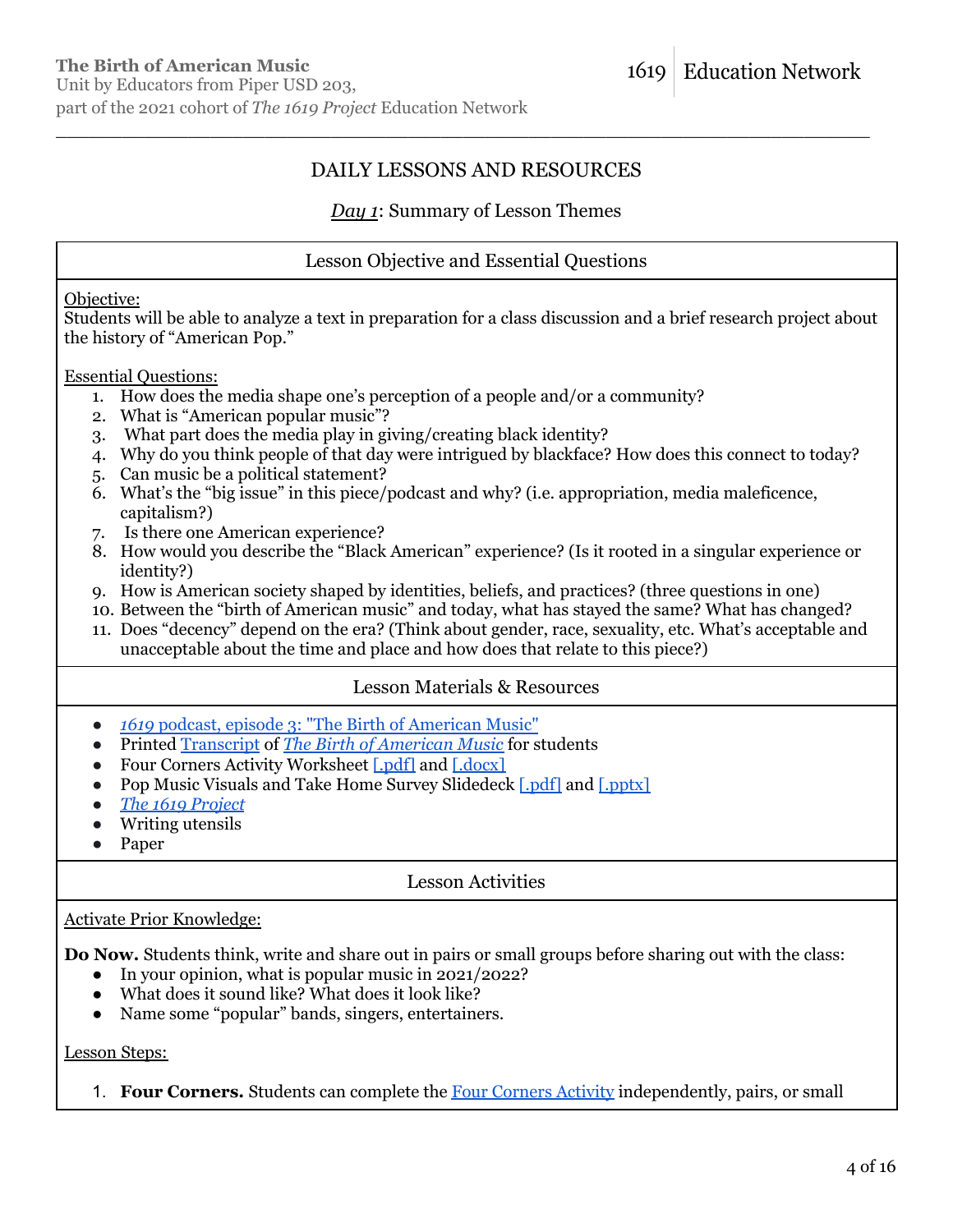part of the 2021 cohort of *The 1619 Project* Education Network

groups. Students can strongly agree, agree, disagree, or strongly disagree with the following statements about American music:

\_\_\_\_\_\_\_\_\_\_\_\_\_\_\_\_\_\_\_\_\_\_\_\_\_\_\_\_\_\_\_\_\_\_\_\_\_\_\_\_\_\_\_\_\_\_\_\_\_\_\_\_\_\_\_\_\_\_\_\_\_\_\_\_\_\_\_\_\_\_\_\_\_\_

- American music has a particular sound.
- There is "Black music" and there is "White music".
- The media (specifically music, plays, and movies) has the power to create or destroy identities.
- Hope is a key American value.
- American society experiences continuity and change over time.
- **2. New Information / Lesson Preview.** Pop Music Visuals and Take Home Survey [Slidedeck](https://pulitzercenter.org/sites/default/files/inline-images/nO8zK7WqjbeuUvoI6ksiST2Mcr6BdFqLKZoL4Wlp9yZ2FrZ8i9.pdf) with students. The slide deck provides visual examples of Pop music from the 1950s to the 1990s, the early 1900s, and the late 1800s.

*Educator note: you are welcome to also share music that corresponds with the images on each slide.*

#### **3. Introduce** *The 1619 Project*

- a. Provide a general explanation of *The 1619 Project* and overview of how we will analyze the writing and then discuss the ideas.
- b. Ask students to share their first thoughts on the following quote:

"For centuries, black music, forged in bondage, has been the sound of complete artistic freedom. No wonder everybody is always stealing it." (p. 60, *The 1619 Project*)

- c. Ask students to restate or add to this quote in their own words. Tell them to explain what this quote means or is trying to say. Students can do this independently through writing or in small group discussion before *sharing out to the class.*
- 4. **Begin listening to "The Birth of American Music."** After listening to the first nine minutes of the episode, ask students to share the following with the class:
	- First thoughts
	- Standout quotes
	- Questions

#### Written Exit Slip:

Ask students to make a prediction about the topic of the podcast. Share one of the following questions with them:

- From what we've done today, what do you think will be the gist of this podcast?
- Predict what this podcast is going to be about?
- What do you predict this podcast will cover?

Homework (optional):

Use slide 14 from the Pop Music Visuals and Take Home Survey [Slidedeck](https://pulitzercenter.org/sites/default/files/inline-images/nO8zK7WqjbeuUvoI6ksiST2Mcr6BdFqLKZoL4Wlp9yZ2FrZ8i9.pdf) to review the Top Ten [Songs](https://pulitzercenter.org/sites/default/files/inline-images/m9h7bCk9LML1kWkOEEJHQkmMzAIfqnrJM9EBbSKz6yvSXQkBUC.pdf) of the Decade survey [assignment](https://pulitzercenter.org/sites/default/files/inline-images/m9h7bCk9LML1kWkOEEJHQkmMzAIfqnrJM9EBbSKz6yvSXQkBUC.pdf) with students.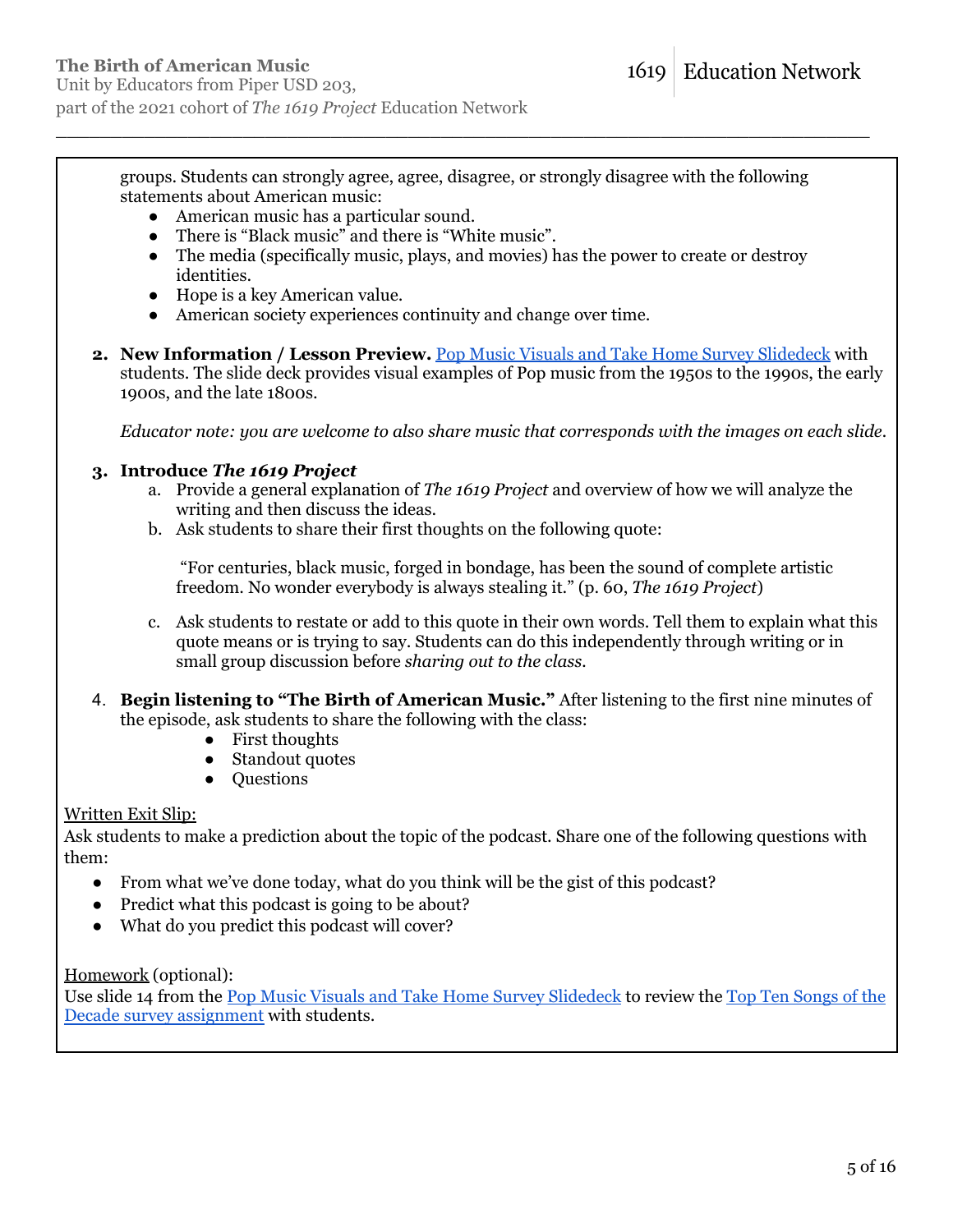## *Day 2*: Summary of Lesson Themes

\_\_\_\_\_\_\_\_\_\_\_\_\_\_\_\_\_\_\_\_\_\_\_\_\_\_\_\_\_\_\_\_\_\_\_\_\_\_\_\_\_\_\_\_\_\_\_\_\_\_\_\_\_\_\_\_\_\_\_\_\_\_\_\_\_\_\_\_\_\_\_\_\_\_

### Lesson Objective & Essential Question

#### Objective:

Students will be able to analyze a text in preparation for a class discussion about the history of "American Pop".

#### Essential Questions:

- 1. How does the media shape one's perception of people and/or a community?
- 2. What is "American popular music"?
- 3. What part does the media play in giving/creating black identity?
- 4. Why do you think people of that day were intrigued by blackface? How does this connect to today?
- 5. Can music be a political statement?
- 6. What's the "big issue" in this piece/podcast and why? (i.e. appropriation, media maleficence, capitalism?)
- 7. Is there one American experience?
- 8. How would you describe the "Black American" experience? (Is it rooted in a singular experience or identity?)
- 9. How is American society shaped by identities, beliefs, and practices? (three questions in one)
- 10. Between the "birth of American music" and today, what has stayed the same? What has changed?
- 11. Does "decency" depend on the era? (Think about gender, race, sexuality, etc. What's acceptable and unacceptable about the time and place and how does that relate to this piece?)

## Lesson Materials & Resources

- *1619* podcast, episode 3: "The Birth of [American](https://www.nytimes.com/2019/09/06/podcasts/1619-black-ame%20rican-music-appropriation.html) Music"
- Printed Transcript of *The Birth of [American](https://www.nytimes.com/2019/09/06/podcasts/1619-black-american-music-appropriation.html?showTranscript=1) Music* for students
- Writing utensils
- Highlighters

## Lesson Activities

### Activate Prior Knowledge:

- 1. **Do Now:** Review and discuss answers from last class' exit slips.
- 2. Review basic concepts from last class' first 9 minutes of the podcast connecting them to students' exit slip answers. Use student comments to craft a handful of questions.

### Key Terms:

Define the following key vocabulary words:

- Minstrelsy
- Cultural Appropriation

### Lesson Steps: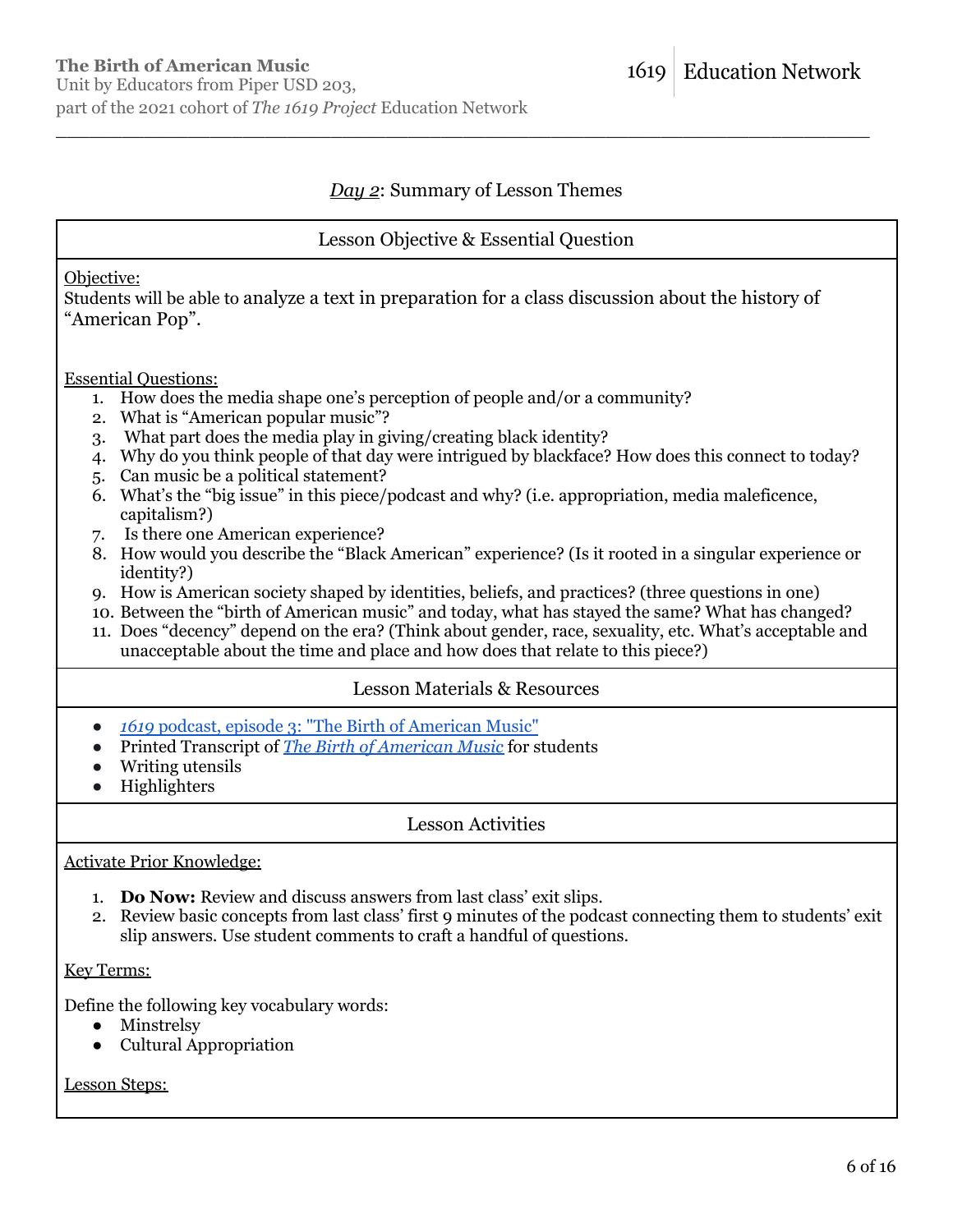**1. Set Podcast Expectations.** Pass out copies of the printed [transcript](https://www.nytimes.com/2019/09/06/podcasts/1619-black-american-music-appropriation.html?showTranscript=1) of 1619 podcast, episode 3: "The Birth of [American](https://www.nytimes.com/2019/09/06/podcasts/1619-black-american-music-appropriation.html?showTranscript=1) Music". Inform students that you'll listen to the whole podcast episode. Tell them that you will stop often for reflection and discussion. Share / review the following expectations:

\_\_\_\_\_\_\_\_\_\_\_\_\_\_\_\_\_\_\_\_\_\_\_\_\_\_\_\_\_\_\_\_\_\_\_\_\_\_\_\_\_\_\_\_\_\_\_\_\_\_\_\_\_\_\_\_\_\_\_\_\_\_\_\_\_\_\_\_\_\_\_\_\_\_

- a. Follow along using your printed transcript
- b. Annotate the text:
	- highlight and/or underline things that stand out to you or that you have questions about
	- write question marks next to ideas you have questions about
	- write exclamation points next to surprising information
	- circle unknown words
- **2. Listen to "The Birth of American Music."** Start the podcast from the beginning (relistening to the first 9 minutes but WITH the transcript)

Educator note: *the following are timestamps of good places to stop for reflection and discussion. Use none, one, or all of the questions listed, pick and choose your timestamps. Students can answer the questions in pairs, small groups or as a whole group.*

- a. Timestamp: 4:42
	- **●** "What I'm hearing in all of these songs is, basically, blackness." -Do you agree with the author? Why or why not?
	- **●** In your opinion, what is "blackness"? (Helpful Push: Use your 5 senses.)
	- **●** In your opinion, how is "Black music" different from "white music"?
- b. Timestamp: 8:53 "This is the sound not just of black America...it's this historical pain that is responsible for this music."
	- **●** What is the "historical pain" to which he's referring?
	- **●** Is some of that pain "current pain"?
	- **●** Do you agree or disagree with the author? Why?
- c. Timestamp: "--this undeniable sound of hope."
	- **●** Do you agree with the author? Why or why not?
- d. Timestamp: 15:41 "...This is the night that American popular culture was born."
	- **●** What's been the most surprising so far and why?
	- **●** What are your general thoughts and feelings
- e. Timestamp: 17:31 "...And so they just made stuff up, based on what they thought black people were like."
	- **●** Is this still an issue today?
	- **●** If so -- or if not -- how do you know?
- f. Timestamp: 21:20 "Part of the problem that we still live with now is…even if you were black."
	- **●** Summarize this section in your own words.
- g. Timestamp: 23:40
	- **●** What reasons does the author give for America's desire for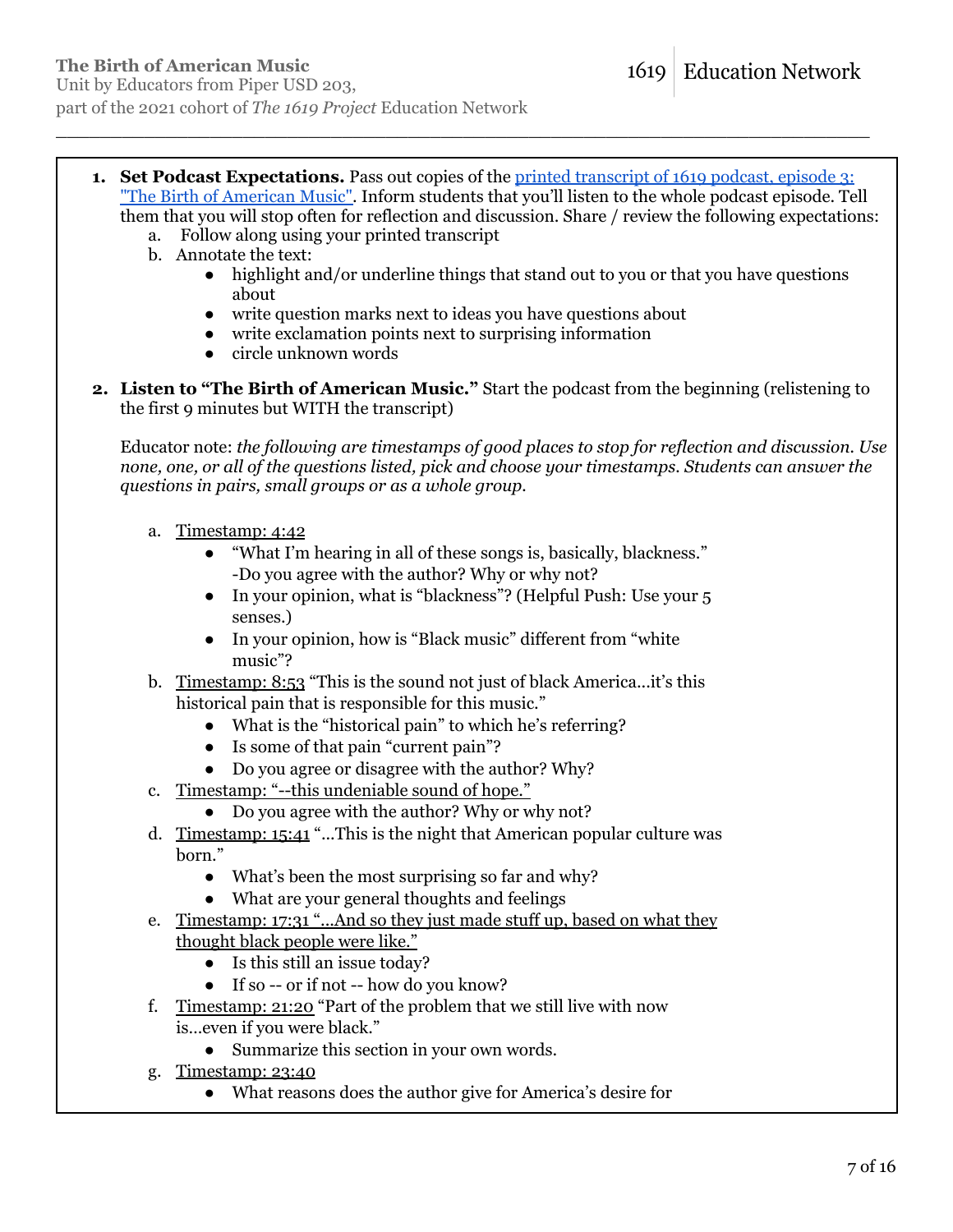Unit by Educators from Piper USD 203, part of the 2021 cohort of *The 1619 Project* Education Network

## minstrelsy?

**●** Do you agree or disagree?

### Written Exit Slip:

1. Ask students to write a brief reflection about their general thoughts about the podcast and the questions that it sparked for them (100 words or so).

- 2. Ask students to come up with one word that you'd use to describe this podcast. Have students share their one word out loud to the class in quick succession.
- 3. As a class, develop a bank of class questions about the podcast and American music.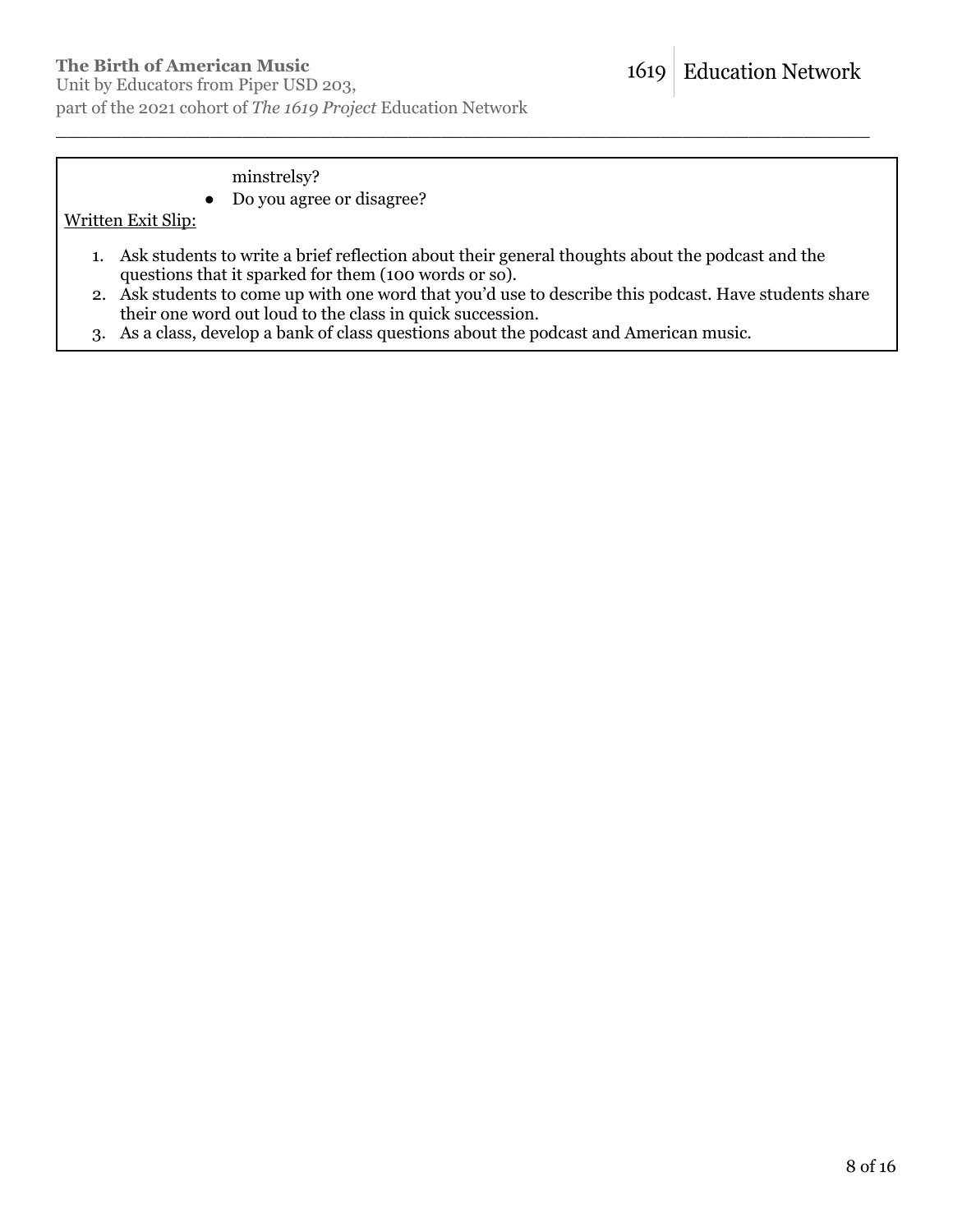## *Day 3*: Summary of Lesson Themes

\_\_\_\_\_\_\_\_\_\_\_\_\_\_\_\_\_\_\_\_\_\_\_\_\_\_\_\_\_\_\_\_\_\_\_\_\_\_\_\_\_\_\_\_\_\_\_\_\_\_\_\_\_\_\_\_\_\_\_\_\_\_\_\_\_\_\_\_\_\_\_\_\_\_

#### Lesson Objectives & Essential Questions

### Objective:

Students will be able to ….

- Identify and analyze the anatomy of a Socratic Seminar
- Prepare inquiry questions to actively engage their peers in a Socratic Seminar

Essential Questions:

- 1. How does the media shape one's perception of a people and/or community?
- 2. What is "American popular music"?
- 3. What part does the media play in giving/creating black identity?
- 4. Why do you think people of that day were intrigued by blackface? How does this connect to today?
- 5. Can music be a political statement?
- 6. What's the "big issue" in this piece/podcast and why? (i.e. appropriation, media maleficence, capitalism?)
- 7. Is there one American experience?
- 8. How would you describe the "Black American" experience? (Is it rooted in a singular experience or identity?)
- 9. How is American society shaped by identities, beliefs, and practices? (three questions in one)
- 10. Between the "birth of American music" and today, what has stayed the same? What has changed?
- 11. Does "decency" depend on the era? (Think about gender, race, sexuality, etc. What's acceptable and unacceptable about the time and place and how does that relate to this piece?)

#### Lesson Materials & Resources

- *1619* podcast, episode 3: "The Birth of [American](https://www.nytimes.com/2019/09/06/podcasts/1619-black-ame%20rican-music-appropriation.html) Music"
- Completed Four Corners Activity Worksheet
- Walker Middle School Socratic [Seminar](https://www.youtube.com/watch?v=6pGVR6ZF_2M)
- Teacher's Socratic Seminar Expectations / Norms [\[.pdf\]](https://pulitzercenter.org/sites/default/files/inline-images/bqbOsUagARM8W87qaNrDwg3FTUawQzaRSOM8drcaSdT8wopglt.pdf) and [\[.docx\]](https://pulitzercenter.org/sites/default/files/inline-images/iHtqolzdYAMO9aOvbJ0KspovswlNucj2KKe6bRn1VNYEva1X82.docx)
- 1619 Podcast: The Birth of American Music Socratic Seminar Potential Questions [\[.pdf\]](https://pulitzercenter.org/sites/default/files/inline-images/uHR0sEyjHWLPGbZmv0zhuuNRGYI9tcKyQUOnF2XozrI976kRhP.pdf) and [\[.docx\]](https://pulitzercenter.org/sites/default/files/inline-images/b5S6kRrTM9u1ETFNAak6wpWzTty2GYCcu7WQ5G73LbffbmgZLb.docx)
- Printed Transcript of *The Birth of [American](https://www.nytimes.com/2019/09/06/podcasts/1619-black-american-music-appropriation.html?showTranscript=1) Music* for students
- Writing utensils
- Highlighters

Lesson Activities

#### Activate Prior Knowledge:

- 1. **Do Now.** Instruct students to review their exit slip reflections from the last lesson and their annotations on their transcripts texts. Have them share the following through small or whole group discussion:
	- New thoughts
	- The "why" of the one word exit slip from the previous class period
- 2. Revisit their 4 Corners sheets and encourage them to analyze their responses by responding to the following questions through small or whole group discussion:
	- What changed? Why?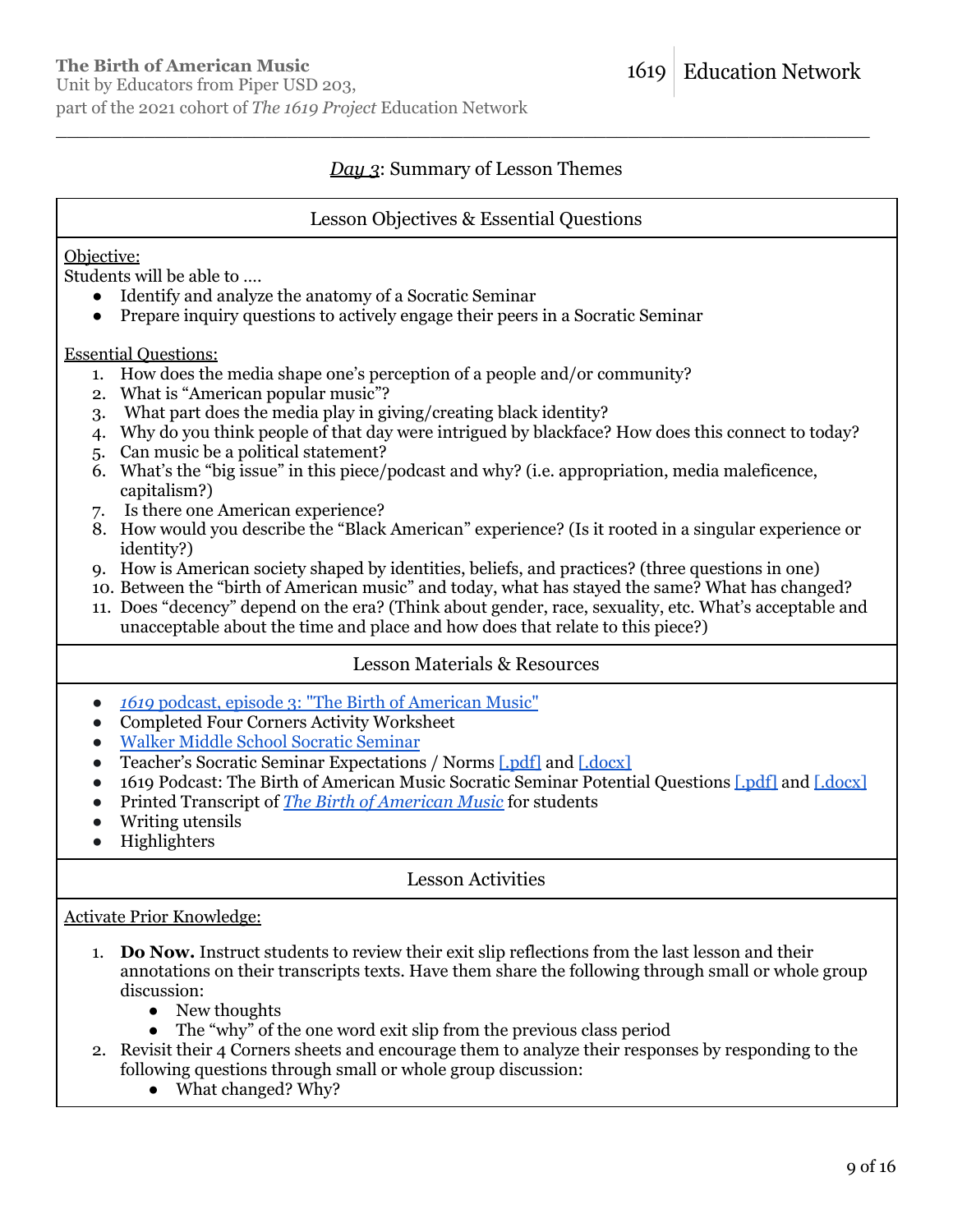Unit by Educators from Piper USD 203, part of the 2021 cohort of *The 1619 Project* Education Network

### • What stayed the same? Why?

#### Lesson Steps:

**1. The Specifics of a Socratic Seminar.** Introduce the Socratic Seminar method as a way to engage curiously with the ideas in *The Birth of American Music*. Tell students they will watch a video that explores what a Socratic Seminar is.

\_\_\_\_\_\_\_\_\_\_\_\_\_\_\_\_\_\_\_\_\_\_\_\_\_\_\_\_\_\_\_\_\_\_\_\_\_\_\_\_\_\_\_\_\_\_\_\_\_\_\_\_\_\_\_\_\_\_\_\_\_\_\_\_\_\_\_\_\_\_\_\_\_\_

- a. Before watching Walker Middle School Socratic [Seminar](https://www.youtube.com/watch?v=6pGVR6ZF_2M), instruct them to think and get ready to answer the following questions:
	- What did you notice?
	- What stands out?
- b. After watching the video, choose volunteers to share their responses.
- c. Break students up into small groups to discuss how they feel about Socratic Seminar and why they feel that way. Make time for students to share their conversations with the whole group.
- 2. **Establish Seminar Norms.** Now that students have seen what Socratic Seminar looks like, ask them to brainstorm expectations, rules, and norms they'd like to have in place in order to feel comfortable engaging in discussion. Students can discuss their ideas in small groups or as a whole class.
	- Create a class list of expectations and add teacher's expectations to the list from the Teacher's Socratic Seminar Expectations / Norms. Both lists will most likely be similar.
- **3. Review or Introduce Fish Bowl and Fire Seat:** Review the following Socratic Seminar practices for students and allow time for students to voice questions & concerns:
	- Fish Bowl
	- Fire Seat

*Educator notes on teaching fish bowl and fire seat:*

With my fish bowl, I try to get "the right mix" of kids on the inside and outside. Before we start the Socratic Seminar. I get a list of my kids in front of me, and then I "rank" them as mild, medium, and spicy. I try to make the outside and inside "bowls" an even-ish mix of mild and medium (group 1) and medium and spicy (group 2). The inside bowl's only duty is to refer to the text when it's referenced, listen to people, and *respond to others. I give them a list of sentence / conversation starters (see* 1619 Podcast: The Birth of American Music Socratic Seminar Potential Questions *)*

It really all depends on the class, but the **fire seat** allows my "spicy" kids to jump in and "kick it up a notch" while still being "contained". Fire seat folks always have to ask me for permission to join the group (They do so quietly by either raising their hand and getting a nod from me, or by approaching my desk and stating their question/comment.

I try to be a fly on the wall during these discussions. They know they have "permission to speak freely" as long as it's respectful. So the fire seat allows my "spicy" kids to interject in a calm way that rekindles the *conversation without outright pouring gasoline on the situation. Folkscan only use the fire seat once.*

- 4. **Prepare for Your Socratic Seminar**. Have students review their podcast notes and annotations and prepare one or both of the following items:
	- 3 questions and/or comments to bring to the Socratic Seminar in order to keep the discussion going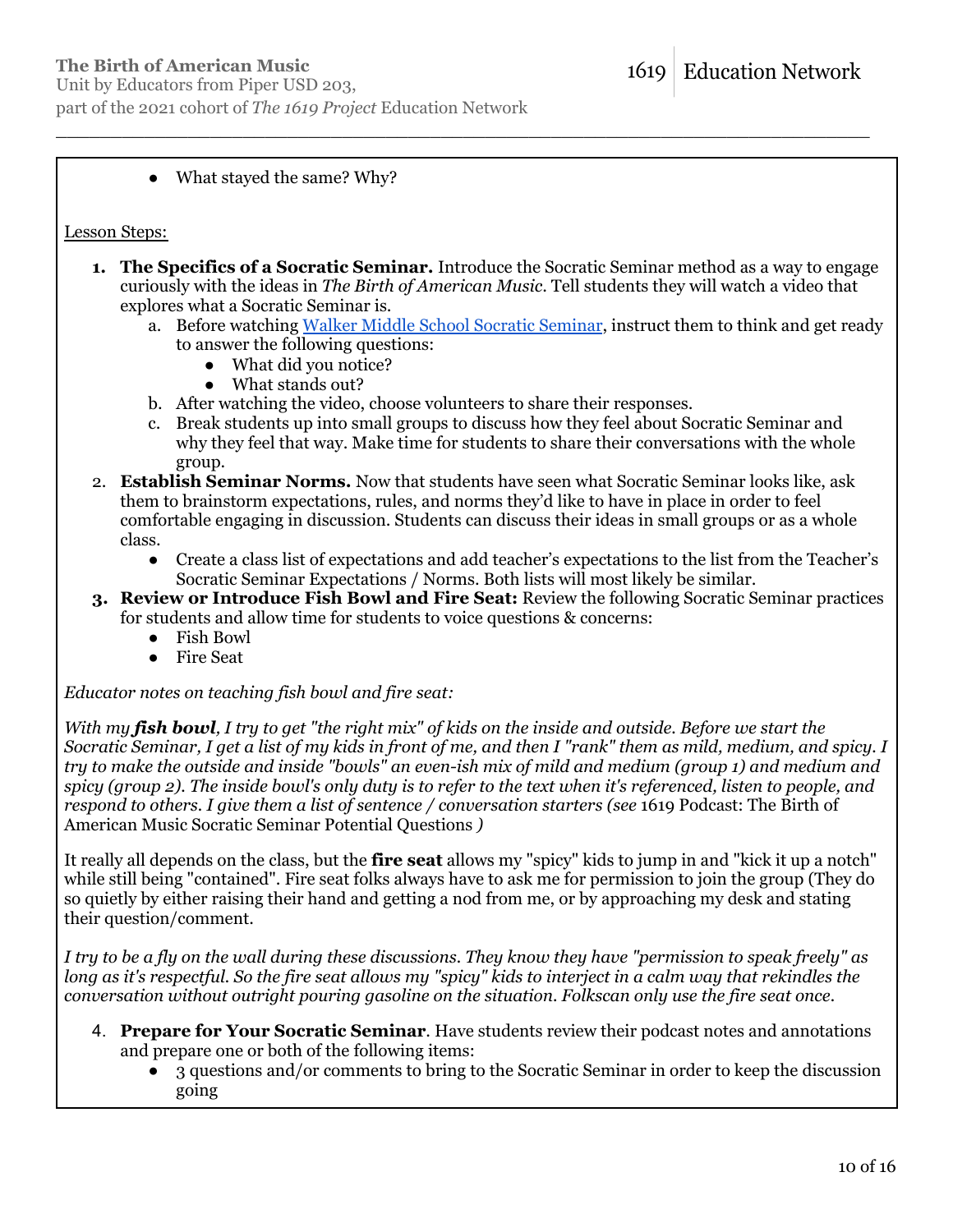● A quote/sentence from the podcast that stands out to you and an explanation of why it resonates. Students can share this with a partner to receive feedback.

Educator note: review the 1619 Podcast: The Birth of American Music Socratic Seminar Potential Questions worksheet to support your Socratic seminar.

\_\_\_\_\_\_\_\_\_\_\_\_\_\_\_\_\_\_\_\_\_\_\_\_\_\_\_\_\_\_\_\_\_\_\_\_\_\_\_\_\_\_\_\_\_\_\_\_\_\_\_\_\_\_\_\_\_\_\_\_\_\_\_\_\_\_\_\_\_\_\_\_\_\_

Written or Verbal Exit Slip:

- On a scale from 1 to 5 -- with 1 being "I am not at all ready" and 5 being "I'm ready to do this!"
- How are you feeling about participating in the Socratic Seminar and why?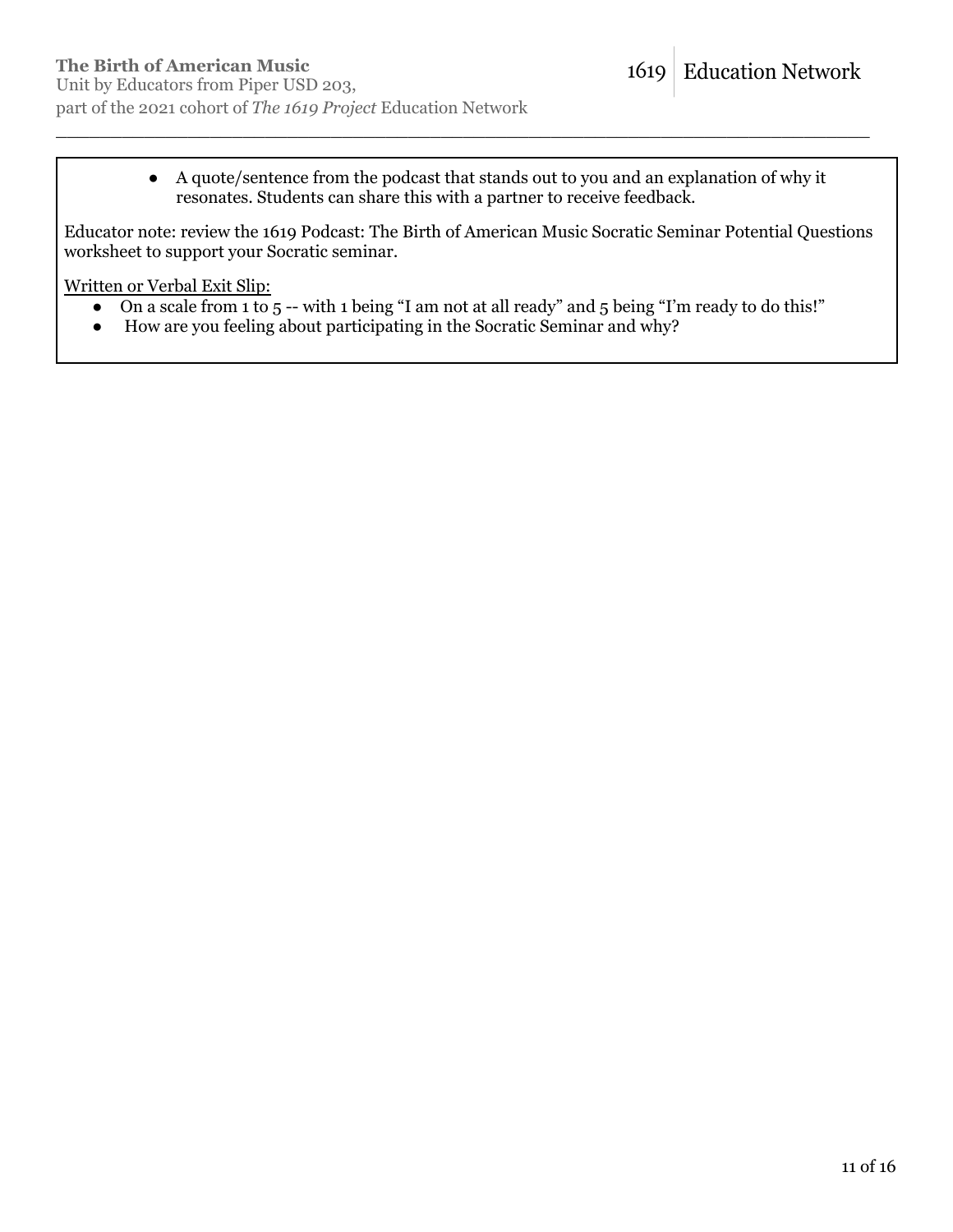## *Day 4*: Summary of Lesson Themes

\_\_\_\_\_\_\_\_\_\_\_\_\_\_\_\_\_\_\_\_\_\_\_\_\_\_\_\_\_\_\_\_\_\_\_\_\_\_\_\_\_\_\_\_\_\_\_\_\_\_\_\_\_\_\_\_\_\_\_\_\_\_\_\_\_\_\_\_\_\_\_\_\_\_

### Lesson Objective & Essential Questions

#### Objective:

Students will be able to prepare inquiry questions to actively engage their peers in a Socratic Seminar.

Essential Questions:

- 1. How does the media shape one's perception of a people and/or community?
- 2. What is "American popular music"?
- 3. What part does the media play in giving/creating black identity?
- 4. Why do you think people of that day were intrigued by blackface? How does this connect to today?
- 5. Can music be a political statement?
- 6. What's the "big issue" in this piece/podcast and why? (i.e. appropriation, media maleficence, capitalism?)
- 7. Is there one American experience?
- 8. How would you describe the "Black American" experience? (Is it rooted in a singular experience or identity?)
- 9. How is American society shaped by identities, beliefs, and practices? (three questions in one) 10. Between the "birth of American music" and today, what has stayed the same? What has changed?
- 10. Does "decency" depend on the era? (Think about gender, race, sexuality, etc. What's acceptable and unacceptable in relation to the time and place and how does that relate to this piece?)

### Lesson Materials & Resources

- *1619* podcast, episode 3: "The Birth of [American](https://www.nytimes.com/2019/09/06/podcasts/1619-black-ame%20rican-music-appropriation.html) Music"
- Printed and annotated transcript of *The Birth of [American](https://www.nytimes.com/2019/09/06/podcasts/1619-black-american-music-appropriation.html?showTranscript=1) Music* for students
- Writing utensils
- 1619 Extension Activities Worksheet [\[.pdf\]](https://pulitzercenter.org/sites/default/files/inline-images/nYi7goqOXAUUpSjruQmtRWm8GlQyqEaBvwzyjcQFE4G25Wt9uY.pdf) and [\[.docx\]](https://pulitzercenter.org/sites/default/files/inline-images/lsUNyapT7ewyv74BivurGy6myHY38VE1GJeaot5X6sjeIyApyC.docx)

### Lesson Activities

Activate Prior Knowledge:

**Do Now:** Tell students to rename the podcast and give a reason why before sharing their revised titles with the class.

*Educator note: share this example if students need support: "Bling! Bling! Monetizing the Sounds of Blackness": The podcast goes into the history of how popular music was created using Black people as inspiration and monetizing that creativity while simultaneously presenting a false depiction of them.*

Lesson Steps:

1. **Individual Conferencing.** While students are preparing for Socratic seminar and completing listing extensions, hold one-on-one conferences. Check in with students who may be uncomfortable with participating in the Socratic Seminar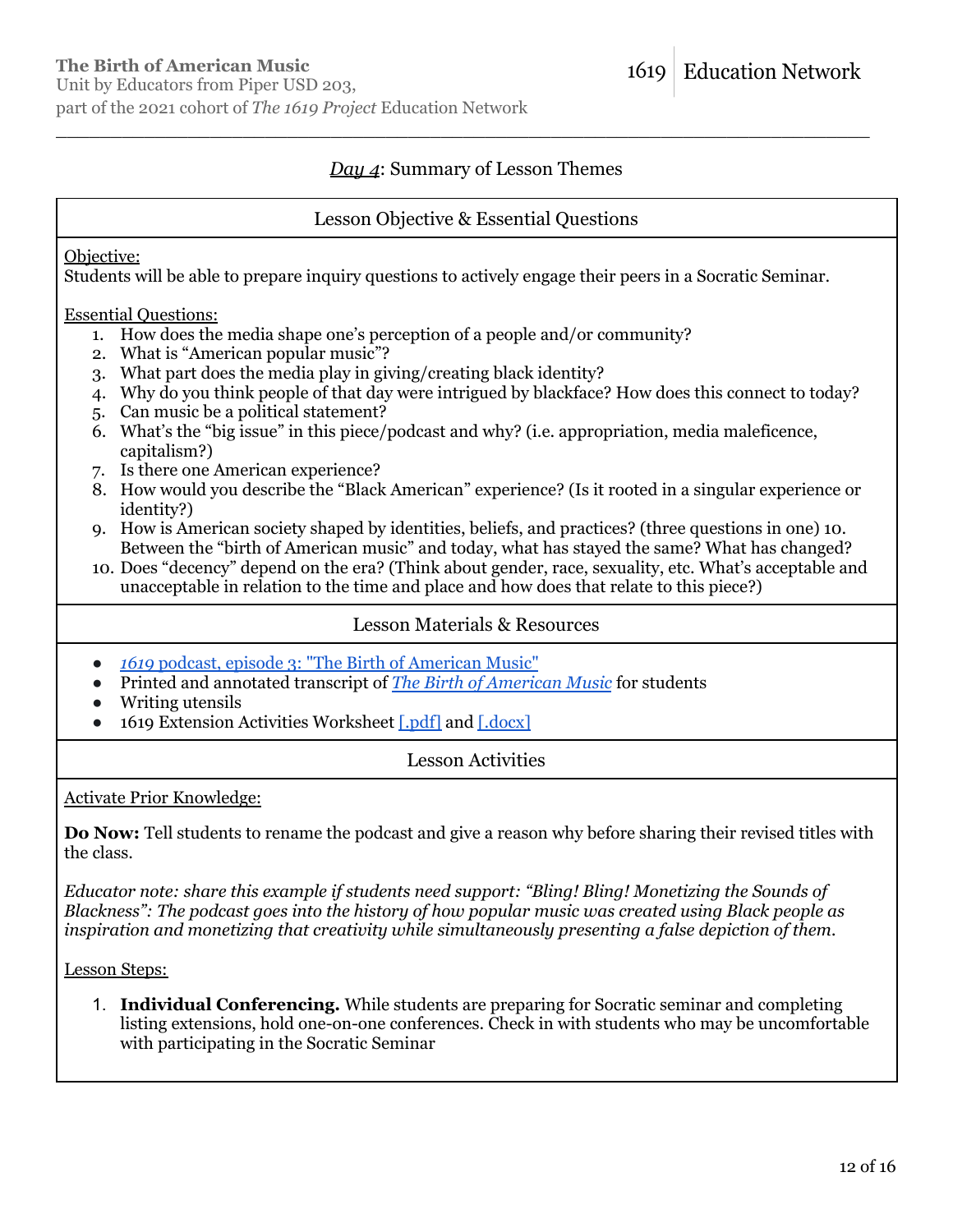*Educator Note: depending on the circumstances, students can have an alternate assignment and/or have alternative responsibilities such as time keeper or notetaker. They can also write faux tweets of the discussion. Of er students roles that show they are listening and thinking about what's being said. Check-ins should be done beforehand as well in order to let the students know their options without publicizing the 'opt-out' options.*

\_\_\_\_\_\_\_\_\_\_\_\_\_\_\_\_\_\_\_\_\_\_\_\_\_\_\_\_\_\_\_\_\_\_\_\_\_\_\_\_\_\_\_\_\_\_\_\_\_\_\_\_\_\_\_\_\_\_\_\_\_\_\_\_\_\_\_\_\_\_\_\_\_\_

- 2. Review and reflect. Students should relisten to the podcast in its entirety with pauses for reflection and sharing. Use the natural breaks in the podcast to pause the audio. During breaks, encourage students to write conversation questions, comments, and/or general observations to use in the next class period's Socratic Seminar.
- 3. Students can participate in a range of reflection activities:
	- a. Students can participate in the listening extensions listed in the 1619 [Extension](https://pulitzercenter.org/sites/default/files/inline-images/nYi7goqOXAUUpSjruQmtRWm8GlQyqEaBvwzyjcQFE4G25Wt9uY.pdf) Activities [worksheet](https://pulitzercenter.org/sites/default/files/inline-images/nYi7goqOXAUUpSjruQmtRWm8GlQyqEaBvwzyjcQFE4G25Wt9uY.pdf).
	- b. Students can revise, edit, or add to their last written reflection about the podcast from class session #2
	- c. Students can independently prepare for the Socratic Seminar in any of the following ways:
		- i. Generating more questions
		- ii. Defining unknown vocabulary
		- iii. Conversing with fellow students
	- d. Students can respond to a pullout quote from the written article from *The 1619 Project* about Black music: "When we're talking about black music, we're talking about horns, drums, keyboards and guitars doing the unthinkable together. We're also talking about what the borrowers and collaborators don't want to or can't lift — centuries of weight, of atrocity we've never sufficiently worked through, the blackness you know is beyond theft because it's too real, too rich, too heavy to steal."

#### Exit Slip

Have students share their "Fist to Five" ranking of the podcast and explain the reason for the ranking to the class, small group or elbow partner.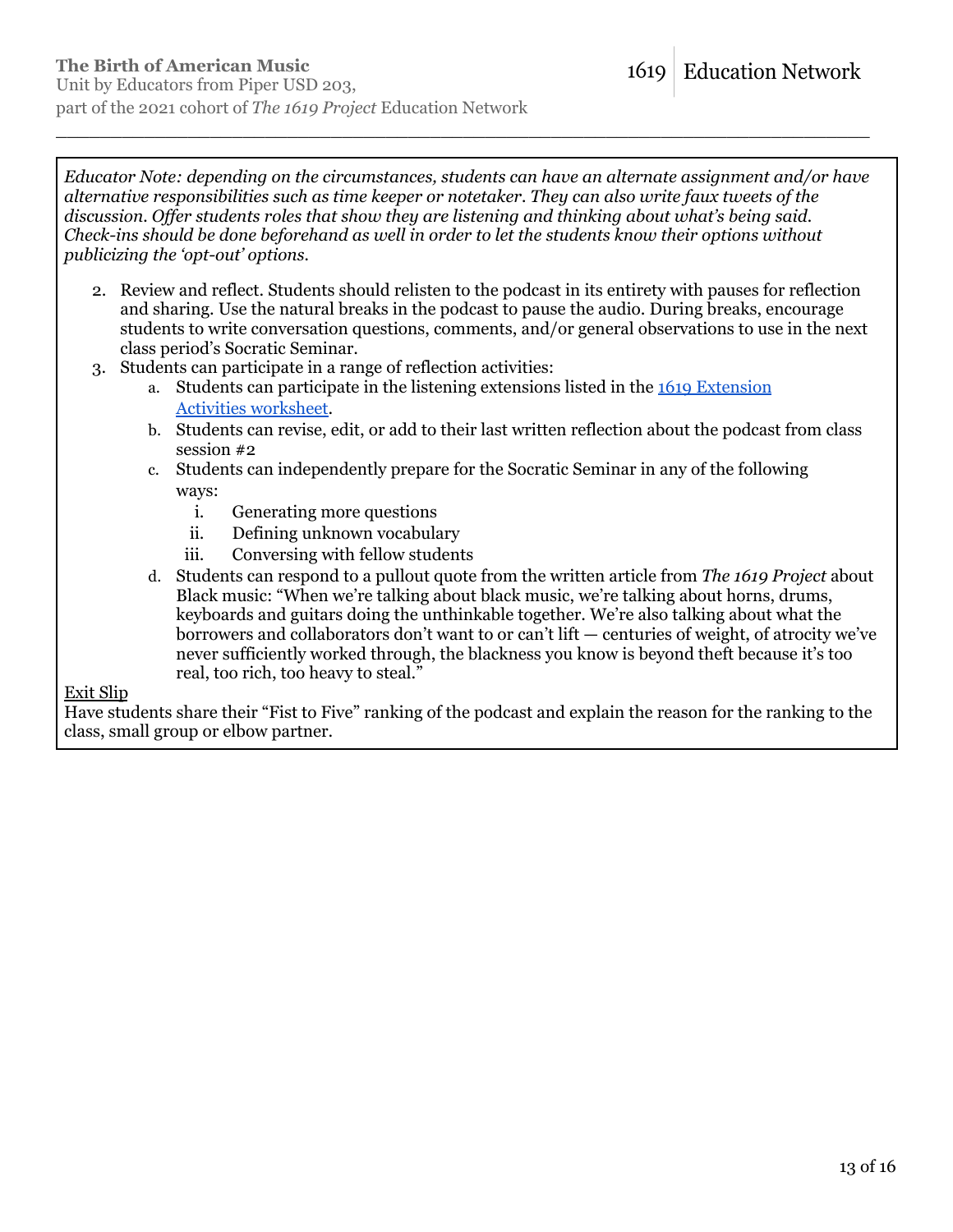## *Day 5*: Summary of Lesson Themes

\_\_\_\_\_\_\_\_\_\_\_\_\_\_\_\_\_\_\_\_\_\_\_\_\_\_\_\_\_\_\_\_\_\_\_\_\_\_\_\_\_\_\_\_\_\_\_\_\_\_\_\_\_\_\_\_\_\_\_\_\_\_\_\_\_\_\_\_\_\_\_\_\_\_

### Lesson Objective(s) or Essential Question(s)

Objective:

Students will be able to actively and civilly participate in a Socratic Seminar discussion about The 1619 Project's podcast "The Birth of American Music".

Essential Questions:

- 1. How does the media shape one's perception of people and/or a community?
- 2. What is "American popular music"?
- 3. What part does the media play in giving/creating black identity?
- 4. Why do you think people of that day were intrigued by blackface? How does this connect to today?
- 5. Can music be a political statement?
- 6. What's the "big issue" in this piece / podcast and why? (i.e. appropriation, media maleficence, capitalism?)
- 7. Is there one American experience?
- 8. How would you describe the "Black American" experience? (Is it rooted in a singular experience or identity?)
- 9. How is American society shaped by identities, beliefs, and practices? (three questions in one) 10. Between the "birth of American music" and today, what has stayed the same? What has changed?
- 10. Does "decency" depend on the era? (Think about gender, race, sexuality, etc. What's acceptable and unacceptable in relation to the time and place and how does that relate to this piece?)

## Lesson Materials & Resources

- *1619* podcast, episode 3: "The Birth of [American](https://www.nytimes.com/2019/09/06/podcasts/1619-black-ame%20rican-music-appropriation.html) Music"
- Printed and annotated [transcript](https://www.nytimes.com/2019/09/06/podcasts/1619-black-american-music-appropriation.html?showTranscript=1) of *The Birth of [American](https://www.nytimes.com/2019/09/06/podcasts/1619-black-american-music-appropriation.html?showTranscript=1) Music* for students
- Writing utensils
- 1619 Extension Activities worksheet
- Personal List of Questions for Socratic Seminar
- 1619 Podcast: The Birth of American Music Socratic Seminar Potential Questions
- Socratic seminar Self-Analysis

Lesson Activities

### Activate Prior Knowledge:

Do Now: Physical preparation for Socratic Seminar - passing out annotated papers, putting desks into fishbowl formation, etc.

Lesson Steps:

- 1. Set up the Socratic Seminar.
	- a. Review the norms for today's Socratic seminar.
	- b. Answer student questions about the activity and procedures.
	- c. Teacher modification: hand out and read aloud 1619 Podcast: The Birth of [American](https://pulitzercenter.org/sites/default/files/inline-images/uHR0sEyjHWLPGbZmv0zhuuNRGYI9tcKyQUOnF2XozrI976kRhP.pdf) Music
	- d. Socratic Seminar Potential Questions for discussion (students will have their own questions)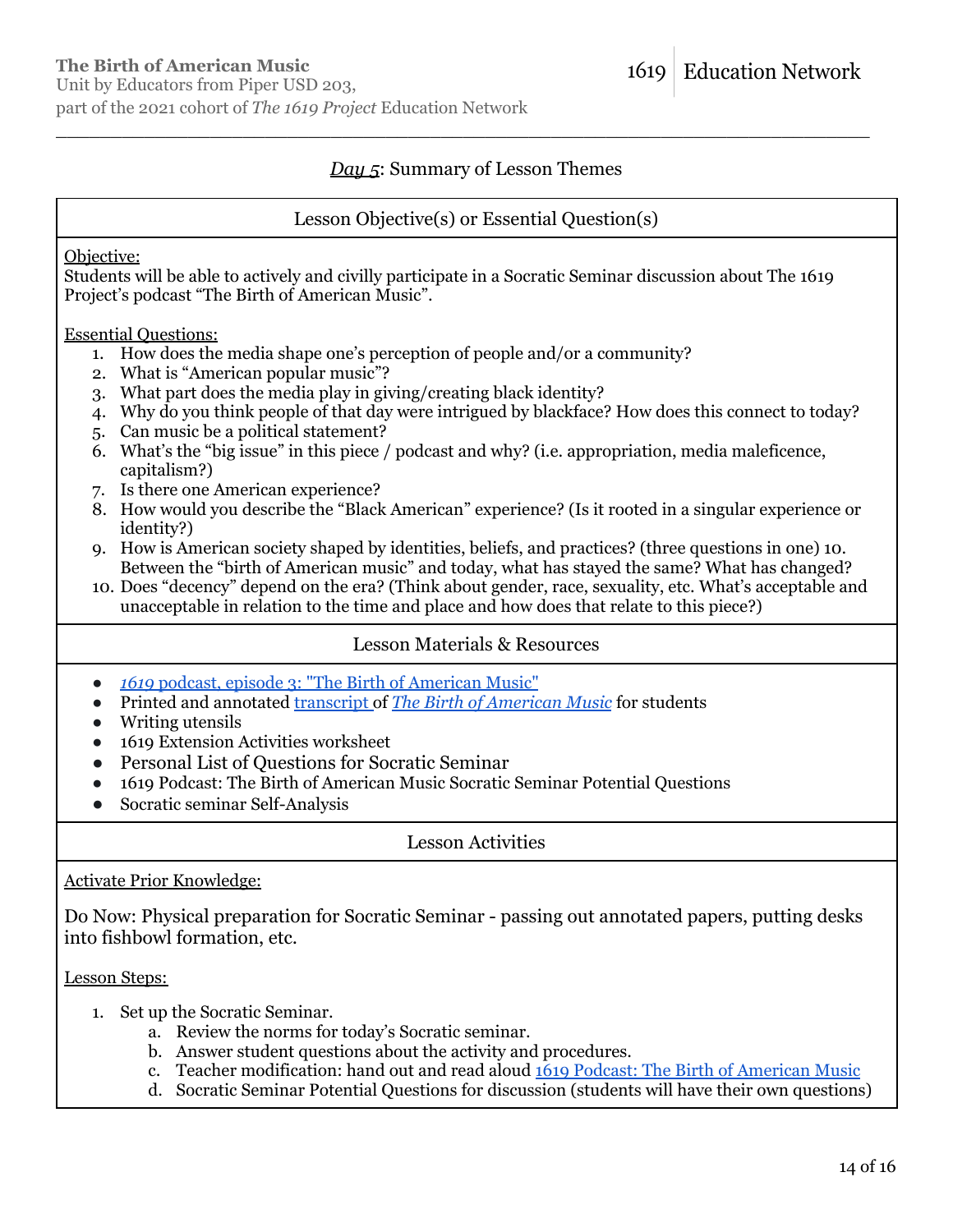2. **Run Group 1's Socratic Seminar.** Hold about 10 to 12 minutes for the discussion (adjust the time according to your students' needs)

\_\_\_\_\_\_\_\_\_\_\_\_\_\_\_\_\_\_\_\_\_\_\_\_\_\_\_\_\_\_\_\_\_\_\_\_\_\_\_\_\_\_\_\_\_\_\_\_\_\_\_\_\_\_\_\_\_\_\_\_\_\_\_\_\_\_\_\_\_\_\_\_\_\_

- 3. **Run Group 2's Socratic Seminar.** Hold about 10 to 12 minutes for the discussion (adjust the time according to your students' needs)
- 4. Have students complete the Socratic seminar Self-Analysis

#### Exit Slip

Have students share their "Fist to Five" ranking of the podcast and explain the reason for the ranking to the class, small group or elbow partner.